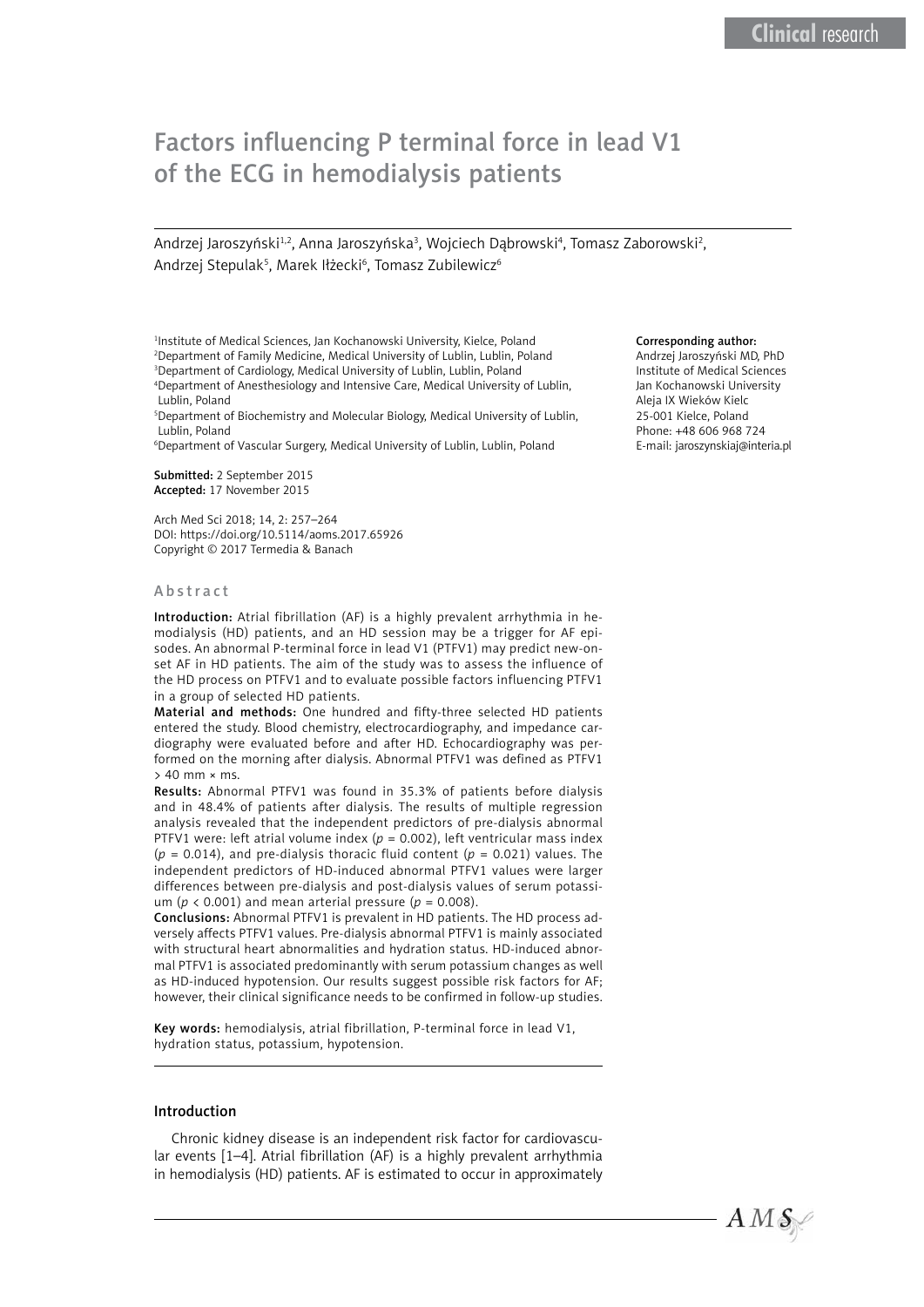18% of HD patients, which is 2 to 3 times higher than reported in the general population, even after adjustment for age, gender, and comorbidities [1, 5]. Like in all other patients, the presence of AF is associated with increased mortality in HD patients [5, 6].

High prevalence of traditional risk factors can explain, at least partly, the high burden of AF in HD patients. However, risk factors for AF in HD patients do not mirror those reported in the general population. Some risk factors are specific to renal failure or related to the HD session itself [2, 5, 7, 8]. Recent studies have documented a distinct relationship between AF and the HD procedure, and that an HD session is considered a trigger for AF episodes. The arrhythmogenic effect of the HD procedure is multifactorial in origin and is attributed, among other reasons, to changes of electrolyte concentrations, changes in acid base status, a rapid decrease in circulating blood volume, and secretion of catecholamines [5–7].

An electrocardiogram (ECG) carries important information about electrophysiological properties of the heart. P wave parameters measured on ECG are commonly used as a noninvasive tool to evaluate left atrial (LA) abnormalities and carry important information about atrial electrophysiology, as well as structure and function. Abnormal P-terminal force in lead V1 (PTFV1) is a strong indicator of an enlarged, poorly functioning LA and is associated with increased risk of AF, stroke, left ventricular hypertrophy (LVH), heart failure as well as risk of death due to all-cause, cardiovascular (CV) disease, and ischemic heart disease mortality [9–12]. Recent studies have demonstrated that PTFV1 is prevalent in HD patients, and the presence of a PTFV1 > 0.04 mm × ms predicts new-onset AF in these patients [13–15]. To the best of our knowledge, there are no data in the literature on the influence of the HD process on PTFV1.

We designed this study to: (i) assess the influence of the HD process on PTFV1 and (ii) evaluate the possible factors influencing PTFV1 in a group of selected HD patients.

### Material and methods

### Patients

The study included adult chronic HD patients treated at two dialysis centers in Lublin. The exclusion criteria were: HD treatment less than 3 months, AF or flutter, and severe valvular disease. All patients gave written consent, and the studies were approved by members of the local ethics committees.

### Hemodialysis

The HD patients were dialyzed three times weekly. Bicarbonate dialysate containing (in millimoles per liter) 32 bicarbonate, 137–140 sodium, 2.5–4.0 potassium (K), 0.50 magnesium and 1.25 or 1.5 calcium was used in all HD patients. During HD, no medication was applied except heparin.

# Electrocardiography

Surface 12-lead resting ECGs were recorded 10 min before and immediately after (not exceeding 15 min) a single HD session with a computer-based electrocardiograph (Cardiax, Imed Ltd., Hungary). Electrodes were not removed during the HD session. PTFV1 was defined as the duration in seconds of the terminal (negative) part of the P wave multiplied by its depth in millimeters. Abnormal PTFV1 was defined as PTFV1  $>$  40 mm  $\times$  ms [10]. The determinations of PTFV1 were made by the consensus of two observers, who were blinded to all of the patients' clinical data.

### Biochemical measurements

The following parameters were measured by automated analyzers before dialysis: intact parathormone, albumin, C-reactive protein, cardiac troponin T, N-terminal pro-hormone brain natriuretic peptide*,* total cholesterol, high-density lipoprotein cholesterol and triglycerides. Low-density lipoprotein cholesterol was calculated using the Friedewald equation. Blood was obtained after at least 8 h fasting. The following parameters were measured by automated analyzers both before and after dialysis: serum sodium, K, calcium, phosphate, magnesium, hemoglobin (Hb). Post-dialysis blood samples were taken immediately after the end of an HD session (after 10–15 s of 50–100 ml/min blood flow).

# Impedance cardiography

The impedance cardiography measurements were performed in patients 20 min before and immediately after (not exceeding 15 min) a single HD session with a BioZ monitor (CardioDynamics, Int. Corp., San Diego, CA, USA). Sensors were placed as recommended by the manufacturer, and all measurements were performed according to the manufacturer's guidelines [13] as described in detail elsewhere [16]. The following parameters were determined: stroke index (SI), systemic vascular resistance index (SVRI), cardiac index (CI) and thoracic fluid content (TFC).

### Echocardiography

Two-dimensional echocardiographic examination was performed using a 2.5-MHz transducer by a cardiologist who was blinded to the clinical data of the study subjects. The left ventricular mass was indexed for body surface area to obtain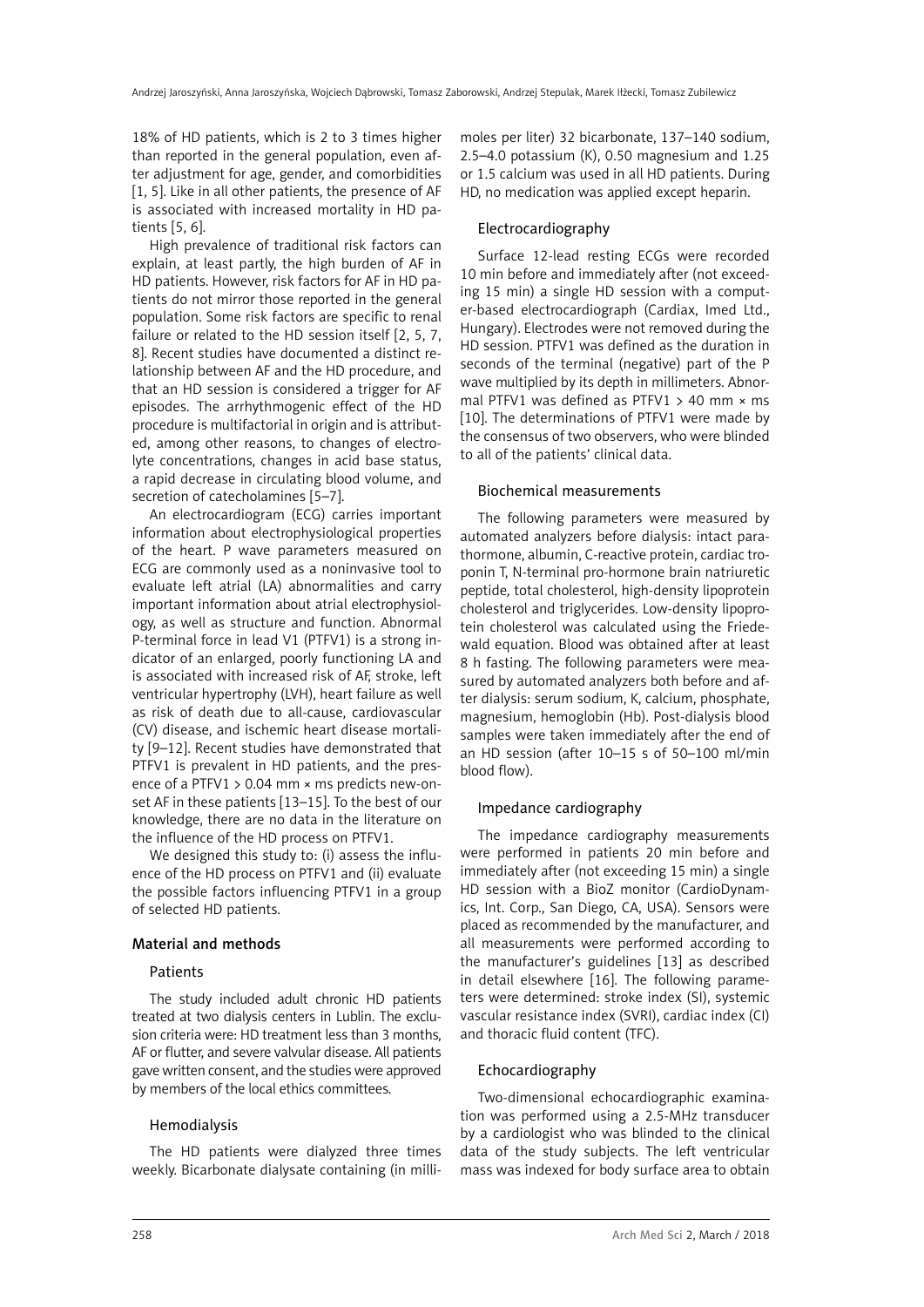the left ventricular mass index (LVMI). Left ventricle hypertrophy was defined by an LVMI over 131 g/m<sup>2</sup> in male or over 110 g/m<sup>2</sup> in female subjects [17]. Left ventricular ejection fraction (LVEF) was measured by Simpson's method. The LA volume was calculated with the biplane area method in apical 4-chamber views, and this was indexed for body surface area to obtain the LA volume index (LAVI) [18]. All echocardiographic measurements were performed on the morning after dialysis [17] according to the recommendations of the American Society of Cardiology.

# Statistical analysis

Statistical analysis was carried out using Statistica version 10. Results were tested for normality by using the Kolmogorov-Smirnov test. When normally distributed, continuous variables were expressed as mean ± SD, and as median and range when non-normally distributed. The statistical significance of the differences between pre- and post-dialysis results were compared using Student's *t*-test for paired data or using the Mann-Whitney *U*-test when appropriate. Categorical data were expressed as frequencies and percentages and were compared using the  $\chi^2$  test. Multiple regression analysis was performed to estimate the potential influence of various factors on the PTFV1. Probability values of *p* < 0.05 were accepted as significant.

# Results

Of the total of 189 HD patients initially identified, 28 (14.8%) patients were excluded due to AF, 6 due to HD treatment less than 3 months, and 2 due to valvular disease. The remaining 153 HD patients (81 females and 72 males), aged 44–87 years (mean: 67.97 ±9.18), who remained on HD from 3 to 101 months (mean: 38.51 ±22.34) entered the study. The causes of end-stage renal disease were diabetes (*n* = 66), glomerulonephritis ( $n = 32$ ), hypertensive nephropathy ( $n = 11$ ). obstructive nephropathy  $(n = 6)$ , polycystic kidney disease (*n* = 5), chronic pyelonephritis (*n* = 5), and unknown/uncertain (*n* = 28). Out of 153 patients who qualified for the study, 122 (79.7%) were taking angiotensin-converting enzyme inhibitors/angiotensin receptor blockers, 131 (85.6%) β-blockers, 98 (64.1%) statins and 104 (70.0%) calcium blockers.

Before the HD, abnormal PTFV1 was found in 54 (35.3%) of all patients. Of the 54 patients with abnormal pre-dialysis PTFV1, post-dialysis abnormal PTFV1 remained in 53 patients, whereas in 1 patient normalization of PTFV1 was observed. The HD process induced a significant increase in the PTFV1 value from  $28.32 + 25.89$  mm  $\times$  ms to

35.4 ±33.01 mm × ms (*p* = 0.004). However, no significant increase in PTFV1 values was observed in HD patients in whom abnormal pre-dialysis PTFV1 values were observed (pre- vs. post-dialysis PTFV1 was 51.2 ±7.72 and 53.9 ±7.05 respectively,  $p = 0.205$ ). After dialysis, abnormal PTFV1 was observed in 74 (48.4%) patients. Of 74 patients with abnormal post-dialysis PTFV1, 21 had pre-dialysis PTFV1 values  $\langle$  40 mm  $\times$  ms, and the HD process induced an increase of PTFV1 values. No differences were observed in PTFV1 between females and males either before or after dialysis. Statistical analysis was performed separately for patients with abnormal pre-dialysis PTFV1 and for patients in whom the HD process induced abnormal PTFV1 values. Baseline characteristics of patients with abnormal pre-dialysis PTFV1 as well as HD-induced abnormal PTFV1 values are shown in Tables I and II, respectively.

Patients with abnormal pre-dialysis PTFV1 were older (*p* < 0.001), more often had a history of myocardial infarction (MI) (*p* < 0.001), and had higher prevalence of diabetes ( $p = 0.011$ ). With regard to echocardiographic parameters, patients with abnormal pre-dialysis PTFV1 values had higher left ventricular mass (LVM) (*p* = 0.001), LVMI (*p* < 0.001) and LAVI (*p* < 0.001) values, lower LVEF values ( $p = 0.010$ ), and higher prevalence of LVH  $(p = 0.003)$ . Additionally, patients with abnormal pre-dialysis PTFV1 values had lower Hb (*p* = 0.015) and higher TFC values ( $p = 0.004$ ) in comparison to patients with normal pre-dialysis PTFV1.

Patients in whom the HD process induced abnormal PTFV1 were on dialysis for longer  $(p = 0.011)$ , had a lower pre-dialysis SI value (*p* = 0.003), higher parathormone level (*p* = 0.008), larger differences between pre-dialysis and postdialysis values (Δ) of systolic blood pressure ( $\Delta$  systolic BP) ( $p = 0.008$ ), higher  $\Delta$  mean arterial pressure (ΔMAP) (*p* = 0.006), higher Δ potassium (ΔK) (*p* < 0.001), higher Δ magnesium (*p* = 0.003), and higher  $\triangle TFC$  values ( $p = 0.003$ ).

The results of multiple regression analysis showing independent variables influencing pre-dialysis as well as dialysis-induced abnormal PTFV1 are presented in Tables III and IV, respectively. The independent predictors of pre-dialysis abnormal PTFV1 were LAVI, LVMI, and pre-dialysis TFC value. The independent predictors of HD-induced abnormal PTFV1 values were ΔK and ΔMAP.

# Discussion

Our study generated four major findings: (i) the prevalence of PTFV1 is high in HD patients, (ii) the HD process adversely affects PTFV1 values, (iii) pre-dialysis abnormal PTFV1 is mainly associated with structural heart abnormalities and hydration status, and (iv) HD-induced abnormal PTFV1 is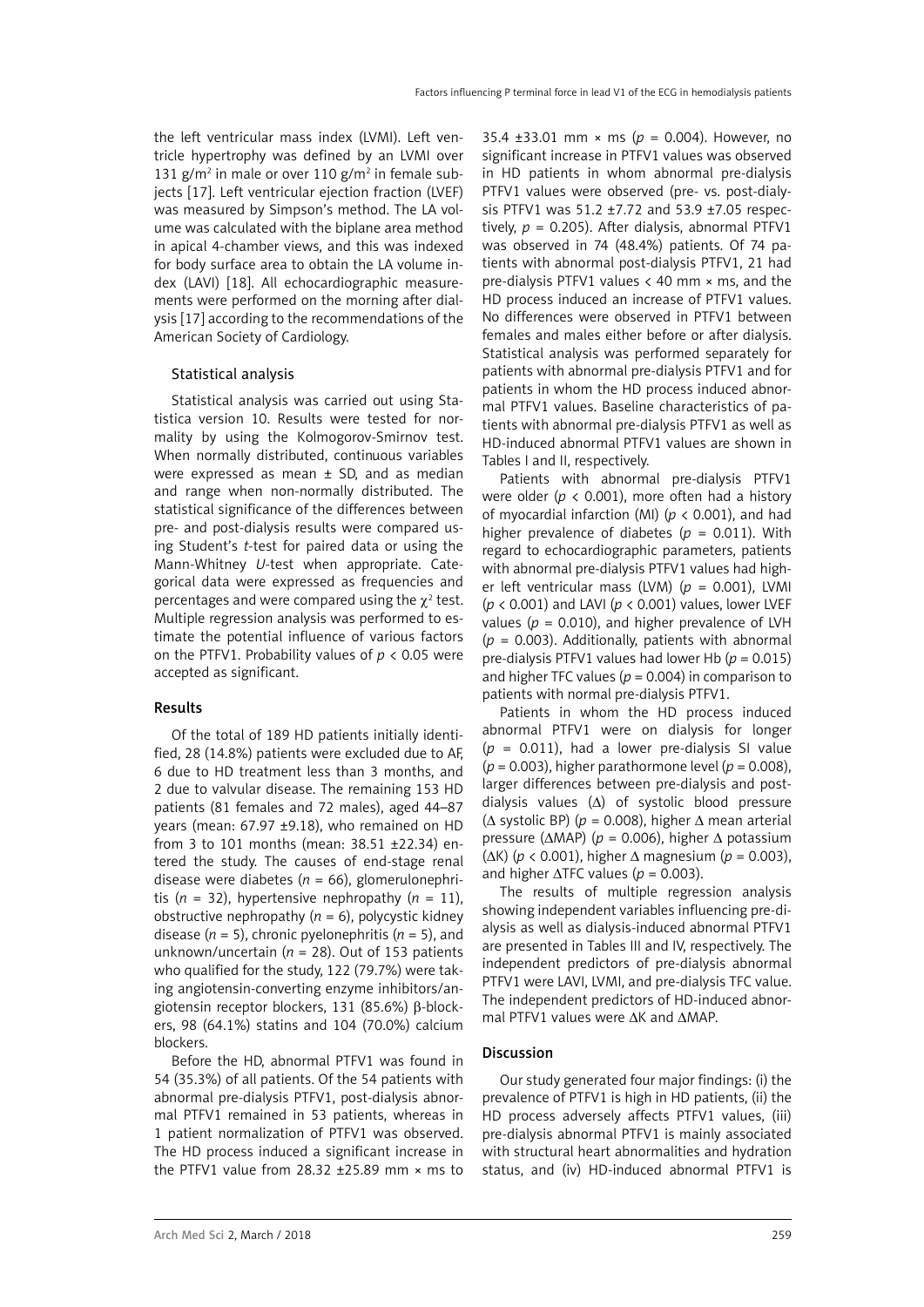Andrzej Jaroszyński, Anna Jaroszyńska, Wojciech Dąbrowski, Tomasz Zaborowski, Andrzej Stepulak, Marek Iłżecki, Tomasz Zubilewicz

Table I. Baseline characteristics of patients with abnormal and normal pre-dialysis PTFV1 values

| Parameter                         | All patients<br>$(N = 153)$ | Pre-dialysis<br>$PTFV1(+)$ (N = 54) | Pre-dialysis<br>$PTFV1(-) (N = 99)$ | P-value |
|-----------------------------------|-----------------------------|-------------------------------------|-------------------------------------|---------|
| Age [years]                       | 67.97 ±9.18                 | 72.96 ±8.42                         | $65.53 \pm 8.12$                    | < 0.001 |
| HD vintage [months]               | 38.51 ±20.34                | 39.16 ±21.46                        | 38.23 ±20.06                        | 0.527   |
| MI (%)                            | 26.1                        | 35.2                                | 21.2                                | < 0.001 |
| Diabetes mellitus (%)             | 42.5                        | 48.1                                | 39.4                                | 0.011   |
| Hypertension (%)                  | 77.1                        | 77.7                                | 78.8                                | 0.412   |
| $\beta$ -Blockers (%)             | 85.6                        | 85.2                                | 85.9                                | 0.764   |
| ACE/ARB (%)                       | 79.7                        | 79.6                                | 79.8                                | 0.821   |
| Statins (%)                       | 64.1                        | 68.5                                | 61.6                                | 0.072   |
| LVM[g]                            | 251.4 ±89.50                | 284.9 ±78.4                         | 232.8 ±85.7                         | 0.001   |
| LVMI $[g/m^2]$                    | 143.3 ±43.64                | 176.8 ±38.26                        | 125.0 ±45.13                        | < 0.001 |
| LVH (%)                           | 64.7                        | 72.2                                | 60.6                                | 0.003   |
| EF $(\% )$                        | 58.31 ±6.34                 | $55.5 \pm 6.42$                     | 59.8 ±6.23                          | 0.010   |
| LAVI $[ml/m^2]$                   | 36.29 ±9.82                 | 31.96 ±7.45                         | 38.6 ±9.12                          | < 0.001 |
| Hemoglobin [g/dl]                 | $11.45 \pm 1.11$            | $10.91 \pm 0.95$                    | $11.75 \pm 1.14$                    | 0.015   |
| Total cholesterol [mg/dl]         | 183.2 ±39.06                | 189.8 ±38.99                        | 182.03 ±37.76                       | 0.325   |
| LDL cholesterol [mg/dl]           | 115.6 ±30.12                | 117.6 ±29.16                        | $115.0 \pm 30.17$                   | 0.612   |
| HDL cholesterol [mg/dl]           | 41.43 ±17.03                | 40.62 ±17.44                        | $41.79 \pm 15.64$                   | 0.698   |
| Triglycerides [mg/dl]             | 169.1 ±63.23                | 159.9 ±70.43                        | 171.03 ±63.77                       | 0.542   |
| PTH, range [pg/ml]                | 382 (0.0-1124)              | 401 (0.0-1124)                      | 379 (0.0–825)                       | 0.412   |
| Albumin [g/dl]                    | $3.71 \pm 0.41$             | $3.65 \pm 0.46$                     | $3.74 \pm 0.40$                     | 0.476   |
| CRP, range [mg/dl]                | $7.68(0.22 - 21.1)$         | 8.13 (0.22-13.76)                   | $7.09(0.79 - 21.1)$                 | 0.658   |
| Troponin T, range [µg/l]          | $0.049(0.00 - 0.725)$       | $0.056(0.00 - 0.435)$               | $0.045(0.00 - 0.725)$               | 0.347   |
| NT-proBNP [fmol/ml]               | 189.3 ±86.2                 | 196 ±82.24                          | 186.9 ±88.34                        | 0.101   |
| Sodium [mmol/l]                   | $137.9 \pm 2.66$            | 137.8 ± 2.54                        | $137.9 \pm 2.59$                    | 0.823   |
| Potassium [mmol/l]                | $5.79 \pm 0.78$             | $5.71 \pm 0.75$                     | $5.81 \pm 0.70$                     | 0.673   |
| Magnesium [mmol/l]                | $1.02 \pm 0.13$             | $1.00 \pm 0.19$                     | $1.03 \pm 0.12$                     | 0.348   |
| Calcium [mmol/l]                  | $2.48 \pm 0.25$             | $2.46 \pm 0.24$                     | $2.48 \pm 0.23$                     | 0.538   |
| Phosphate [mmol/l]                | $2.24 \pm 0.75$             | $2.29 \pm 0.68$                     | $2.23 \pm 0.74$                     | 0.107   |
| MAP [mm Hg]                       | $117.3 \pm 11.18$           | $120.1 \pm 10.97$                   | $116.3 \pm 11.06$                   | 0.423   |
| Systolic BP [mm Hg]               | 139.2 ±8.24                 | $137.4 \pm 8.12$                    | 139.9 ±8.46                         | 0.572   |
| Diastolic BP [mm Hg]              | 75.31 ±4.44                 | 77.75 ±4.47                         | 74.56 ±4.43                         | 0.243   |
| SI [ml/bpm/m <sup>2</sup> ]       | $40.32 \pm 8.03$            | 38.53 ±6.79                         | $40.90 \pm 8.45$                    | 0.254   |
| SVRI [dyn/s/cm-5/m <sup>2</sup> ] | 2681 ±567.6                 | 2954 ±547.2                         | 2597 ±604.4                         | 0.219   |
| $Cl$ [ $l/min/m2$ ]               | $3.11 \pm 0.51$             | $2.86 \pm 0.46$                     | $3.23 \pm 0.51$                     | 0.086   |
| TFC [kOhm <sup>-1</sup> ]         | 36.08 ±7.48                 | 39.02 ±6.67                         | 34.51 ±7.49                         | 0.004   |

*PTFV1(+) – patients with abnormal PTFV1 values, PTFV1(–) – patients with normal PTFV1 values, MI – myocardial infarction, ACE/ARB – angiotensin-converting enzyme inhibitors/angiotensin receptor blockers, LVM – left ventricular mass, LVMI – left ventricular mass index, LVH – left ventricular hypertrophy, EF – ejection fraction, LAVI – left atrial volume index, PTH – parathormone, CRP – C-reactive protein, NT-proBNP – N-terminal pro-hormone brain natriuretic peptide, MAP – mean arterial pressure, BP – blood pressure, SV – stroke volume, SI – stroke index, SVRI – systemic vascular resistance index, CI – cardiac index, TFC – thoracic fluid content.*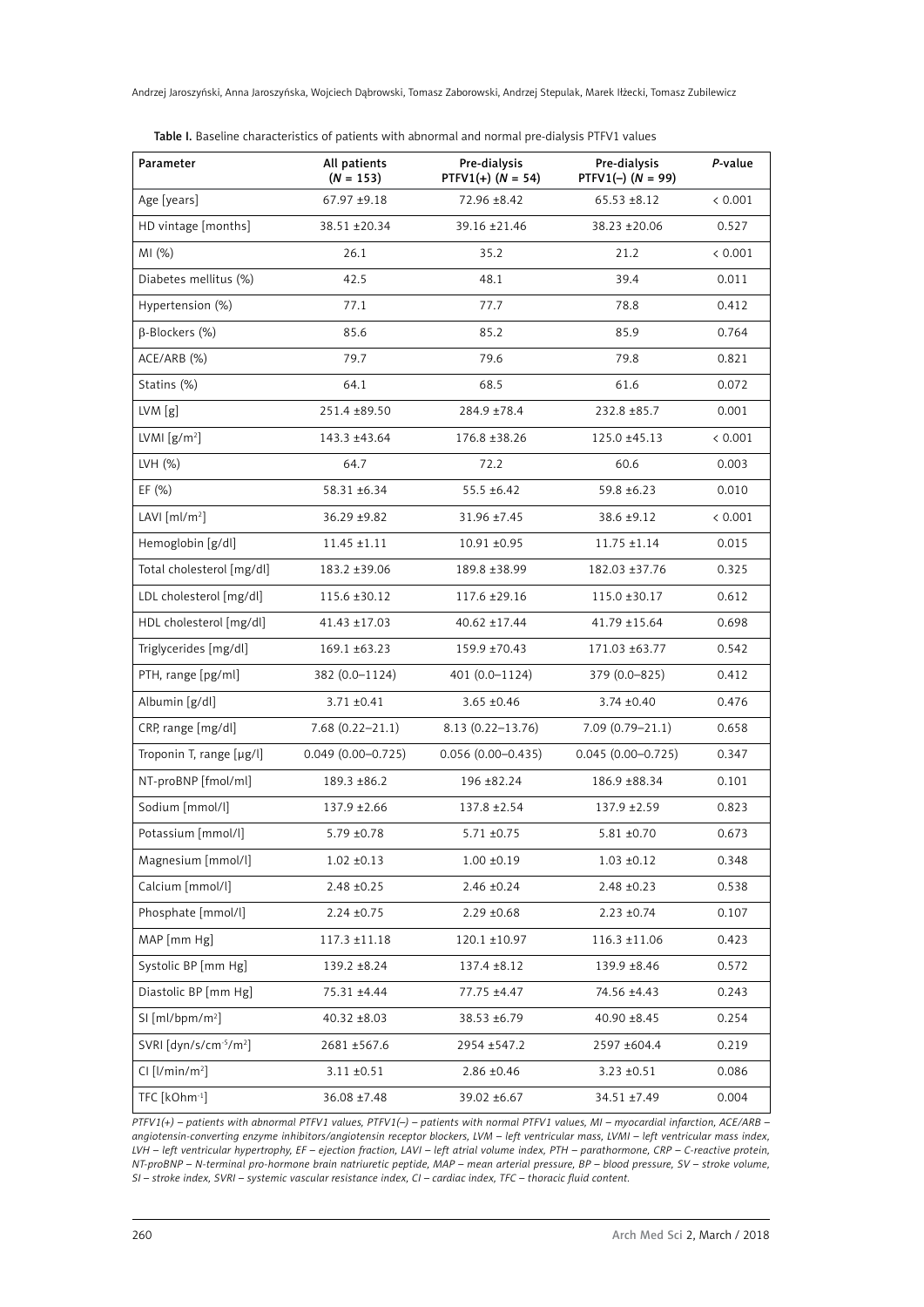| Table II. Baseline characteristics of patients with HD-induced abnormal PTFV1 |
|-------------------------------------------------------------------------------|
|                                                                               |

| Parameter                       | HD-induced PTFV1(+)<br>$(N = 21)$ | The rest of HD patients<br>$(N = 132)$ | P-value |
|---------------------------------|-----------------------------------|----------------------------------------|---------|
| Age [years]                     | $67.12 \pm 7.16$                  | 68.09 ±8.86                            | 0.473   |
| HD vintage [months]             | 49.32 ±14.65                      | 36.79 ±18.96                           | 0.011   |
| MI(%)                           | 28.6                              | 27.3                                   | 0.566   |
| Diabetes mellitus (%)           | 38.1                              | 46.2                                   | 0.213   |
| Hypertension (%)                | 76.2                              | 77.3                                   | 0.721   |
| $\beta$ -Blockers (%)           | 85.7                              | 85.6                                   | 0.895   |
| ACE/ARB (%)                     | 76.2                              | 80.3                                   | 0.419   |
| Statins (%)                     | 66.7                              | 63.6                                   | 0.588   |
| LVM[g]                          | $261.3 \pm 73.7$                  | 249.8 ±85.9                            | 0.378   |
| LVMI $[g/m^2]$                  | $151.1 \pm 39.5$                  | 142.1 ±44.4                            | 0.413   |
| LVH (%)                         | 71.4                              | 63.6                                   | 0.308   |
| EF $(\% )$                      | 59.14 ±5.06                       | $58.2 \pm 6.13$                        | 0.642   |
| LAVI $[ml/m^2]$                 | $40.62 + 7.89$                    | 35.65 ±9.11                            | 0.118   |
| Hemoglobin [g/dl]               | 11.89 ±0.87                       | $11.38 \pm 1.08$                       | 0.422   |
| Total cholesterol [mg/dl]       | $176.8 \pm 30.1$                  | 184.9 ±38.3                            | 0.333   |
| LDL cholesterol [mg/dl]         | $118.7 \pm 27.0$                  | 114.7 ±29.5                            | 0.688   |
| HDL cholesterol [mg/dl]         | 33.15 ±13.9                       | $42.7 \pm 17.4$                        | 0.121   |
| Triglycerides [mg/dl]           | $164.5 \pm 57.9$                  | 169.9 ±62.77                           | 0.615   |
| PTH, range [pg/ml]              | 596 (356-1124)                    | 332 (0.0-702)                          | 0.008   |
| Albumin [g/dl]                  | $3.42 \pm 0.356$                  | 3.76 ±0.412                            | 0.341   |
| CRP, range [mg/dl]              | $9.76(0.96 - 18.5)$               | $6.99(0.22 - 21.1)$                    | 0.236   |
| Troponin T, range [µg/l]        | $0.058(0.00 - 0.689)$             | $0.043(0.00 - 0.725)$                  | 0.346   |
| NT-proBNP [fmol/ml]             | $207.0 \pm 77.4$                  | 183.2 ±72.9                            | 0.189   |
| Sodium predialysis [mmol/l]     | 137.4 ± 2.22                      | $138.0 \pm 2.62$                       | 0.809   |
| $\Delta$ sodium [mmol/l]        | $0.215 \pm 0.007$                 | $0.213 \pm 0.009$                      | 0.711   |
| Potassium predialysis [mmol/l]  | $6.17 \pm 0.69$                   | $5.69 \pm 0.73$                        | 0.201   |
| A potassium [mmol/l]            | $1.99 \pm 0.016$                  | $1.46 \pm 0.023$                       | < 0.001 |
| Magnesium predialysis [mmol/l]  | $1.03 \pm 0.17$                   | $1.02 \pm 0.18$                        | 0.456   |
| $\Delta$ magnesium [mmol/l]     | $0.121 \pm 0.023$                 | $0.081 \pm 0.015$                      | 0.004   |
| Calcium predialysis [mmol/l]    | $2.40 \pm 0.24$                   | $2.41 \pm 0.26$                        | 0.729   |
| A calcium [mmol/l]              | $-0.11 \pm 0.08$                  | $-0.14 \pm 0.09$                       | 0.462   |
| Phosphate predialysis [mmol/l]  | $2.08 \pm 0.69$                   | $2.27 + 0.73$                          | 0.324   |
| $\Delta$ phosphate [mmol/l]     | $1.07 \pm 0.11$                   | $1.12 \pm 0.14$                        | 0.653   |
| MAP predialysis [mm Hg]         | 119.1 ±9.76                       | 116.8 ±10.97                           | 0.397   |
| $\Delta$ MAP [mm Hg]            | $6.82 + 2.25$                     | $4.01 \pm 2.39$                        | 0.004   |
| Systolic BP predialysis [mm Hg] | 143.5 ±8.32                       | 138.9 ±8.97                            | 0.229   |
| ∆ systolic BP [mm Hg]           | $10.82 \pm 5.28$                  | $6.68 \pm 6.14$                        | 0.008   |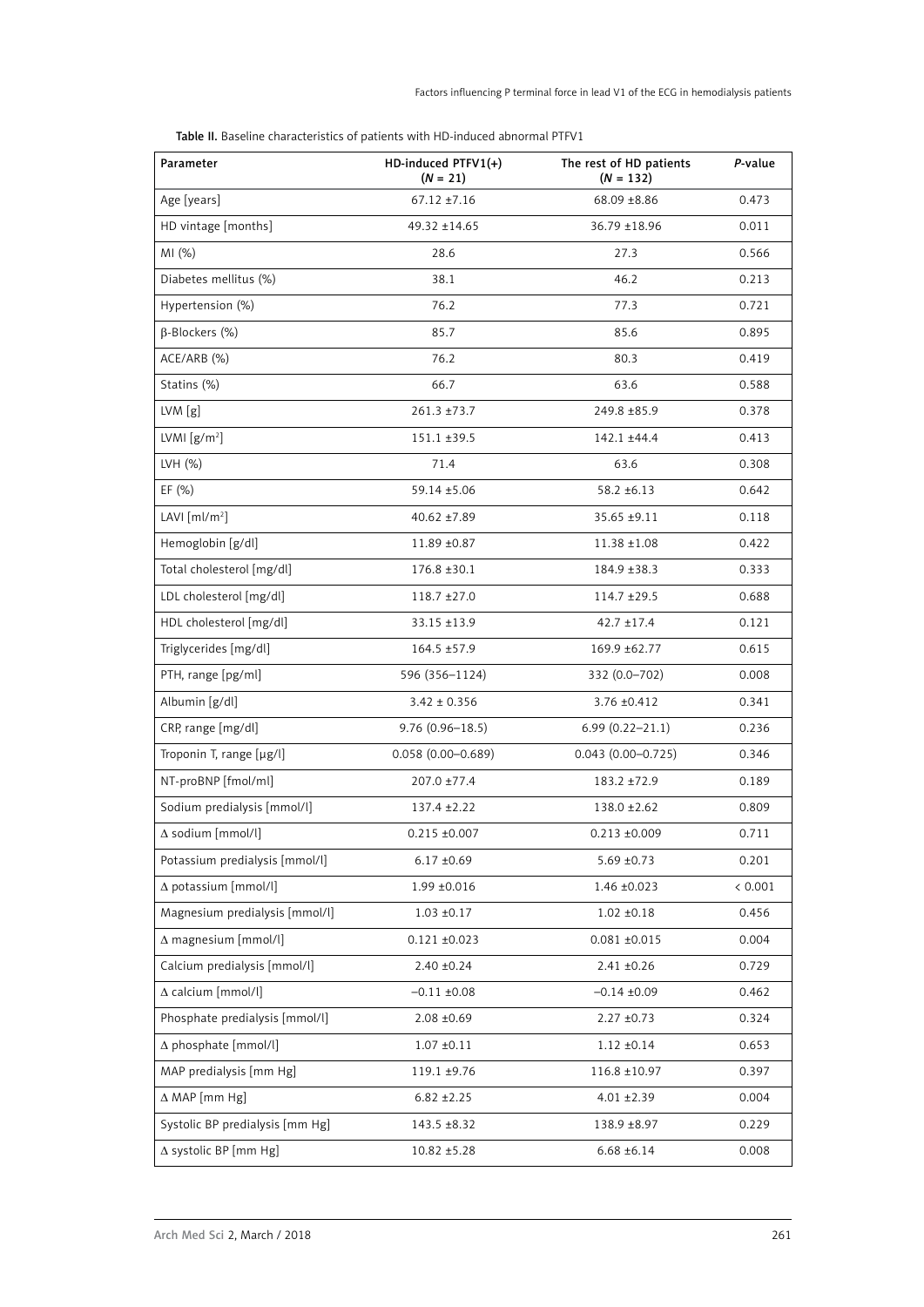Andrzej Jaroszyński, Anna Jaroszyńska, Wojciech Dąbrowski, Tomasz Zaborowski, Andrzej Stepulak, Marek Iłżecki, Tomasz Zubilewicz

| Parameter                                                 | $HD$ -induced PTFV1 $(+)$<br>$(N = 21)$ | The rest of HD patients<br>$(N = 132)$ | P-value |
|-----------------------------------------------------------|-----------------------------------------|----------------------------------------|---------|
| Diastolic BP predialysis [mm Hg]                          | $73.07 + 3.65$                          | 75.95 ±4.07                            | 0.413   |
| $\Delta$ diastolic BP [mm Hg]                             | $-1.65 \pm 0.31$                        | $-1.54 \pm 0.34$                       | 0.521   |
| SI predialysis $[ml/bpm/m2]$                              | $34.12 + 7.43$                          | $41.30 + 7.89$                         | 0.003   |
| $\Delta$ SI [ml/bpm/m <sup>2</sup> ]                      | $6.18 + 2.37$                           | $7.05 + 2.76$                          | 0.165   |
| SVRI predialysis $\left[\frac{dyn}{s/cm^{-5}/m^2}\right]$ | 2834.1 ±501.7                           | $2658.2 + 555.9$                       | 0.279   |
| $\Delta$ SVRI [dyn/s/cm <sup>-5</sup> /m <sup>2</sup> ]   | $-592.2 + 213.4$                        | $-566.3 \pm 255.6$                     | 0.411   |
| CI predialysis $[1/min/m^2]$                              | $3.01 + 0.37$                           | $3.14 + 0.42$                          | 0.358   |
| $\Delta$ CI [l/min/m <sup>2</sup> ]                       | $0.311 + 0.045$                         | $0.299 + 0.049$                        | 0.419   |
| Body weight loss [kg]                                     | 3.199 ±0.895                            | $2.882 \pm 1.273$                      | 0.108   |
| TFC predialysis [kOhm <sup>-1</sup> ]                     | $38.33 + 6.99$                          | $35.97 + 7.04$                         | 0.122   |
| $\Delta$ TFC [kOhm <sup>-1</sup> ]                        | $8.87 + 3.25$                           | $5.03 \pm 3.66$                        | 0.003   |

Table II. Cont.

*PTFV1(+) – patients with abnormal PTFV1 values, PTFV1(–) – patients with normal PTFV1 values, MI – myocardial infarction, ACE/ARB – angiotensin-converting enzyme inhibitors/angiotensin receptor blockers, LVM – left ventricular mass, LVMI – left ventricular mass index, LVH – left ventricular hypertrophy, EF – ejection fraction, LAVI – left atrial volume index, PTH – parathormone, CRP – C-reactive protein, NT-proBNP – N-terminal pro-hormone brain natriuretic peptide, MAP – mean arterial pressure, BP – blood pressure, SV – stroke volume, SI – stroke index, SVRI – systemic vascular resistance index, CI – cardiac index, TFC – thoracic fluid content.*

Table III. Factors influencing pre-dialysis abnormal PTFV1 estimated by multivariate stepwise regression analysis

| Dependent<br>variable | Independent<br>variables              | в     | St. error |       | P-value |
|-----------------------|---------------------------------------|-------|-----------|-------|---------|
| PTFV1                 | LAVI                                  | 0.497 | 0.029     | 0.343 | 0.002   |
|                       | LVMI                                  | 11.23 | 6.61      | 0.295 | 0.014   |
|                       | Pre-dialysis TFC                      | 7.664 | 3.989     | 0.297 | 0.021   |
|                       | Model ( $R = 0.634$ , $R^2 = 0.351$ ) |       |           |       |         |

Table IV. Factors influencing HD-induced abnormal PTFV1 estimated by multivariate stepwise regression analysis

| Dependent<br>variable | Independent<br>variables |      | St. error                             |       | P-value |
|-----------------------|--------------------------|------|---------------------------------------|-------|---------|
| PTFV1                 | ΔΚ                       | 3.45 | 1.13                                  | 0.412 | < 0.001 |
|                       | <b>AMAP</b>              | 5.76 | 2.38                                  | 0.396 | 0.008   |
|                       |                          |      | Model ( $R = 0.560$ , $R^2 = 0.314$ ) |       |         |

predominantly associated with K as well as a drop in blood pressure.

The results of our study are in agreement with the results of previous studies, which indicated that the prevalence of abnormal PTFV1 is high in HD patients [11, 12]. In our study the prevalence of pre-dialysis abnormal PTFV1 was 35.3% and was very similar to the prevalence (34%) found by Nishi *et al.* [12]. Interestingly, Bilen *et al.* [11] found higher prevalence (66%) of abnormal PTFV1 in a small group of HD patients without clinically significant CVD.

According to our knowledge, ours is the first study to show that the HD process adversely affects PTFV1 values. It indirectly indicates that an HD session may be a trigger for AF episodes. It is in agreement with the results of previous studies [6, 7, 19], which indicated that the HD session increases the risk for AF. Moreover, recent studies have demonstrated that abnormal PTFV1 is associated with decreased LA functions [11], and may predict new-onset AF in HD patients [12].

The results of our study revealed that pre-dialysis abnormal PTFV1 values were associated with structural heart abnormalities and hydration status.

The re-entrant nature of AF requires areas of conduction delay to initiate and sustain arrhythmia, and pathological structural remodeling con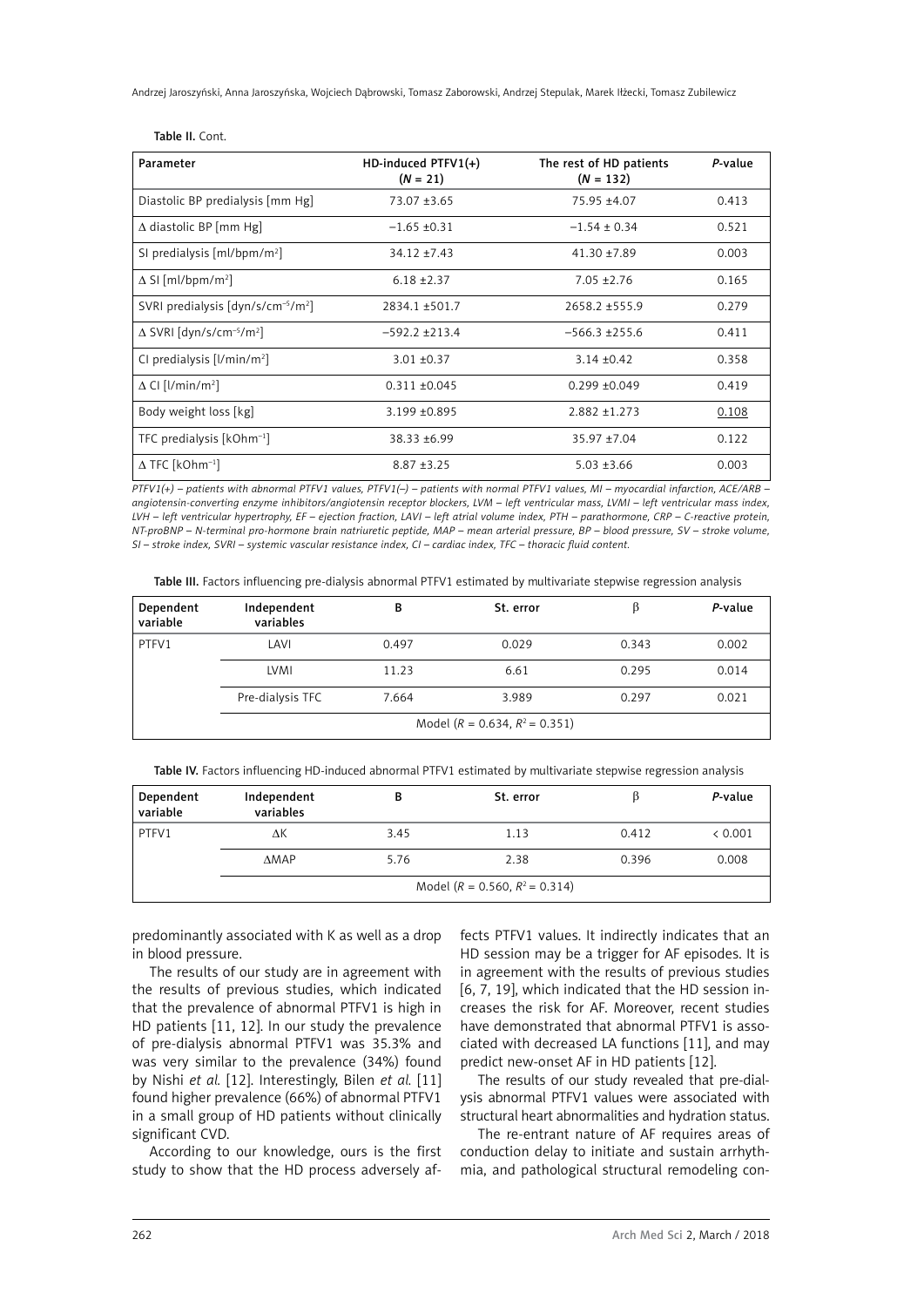tributes to the development of AF [20]. Coronary artery disease and cardiomyopathy represented by echocardiographic evidence of structural heart disease form a possible arrhythmogenic pathway. Both LAVI and LVMI are well-known factors predisposing to AF in the general population [21] as well as in dialysis patients [19].

Hydration status is a potentially modifiable factor that affects the presence of pre-dialysis abnormal PTFV1. Myocardial stretch due to excessive volume overload results in electrophysiological changes in refractoriness and conduction, essential components of re-entry and proarrhythmia, and can induce arrhythmias. In HD patients, chronic fluid overload is a well-known factor leading to CV complications, such as myocardial dysfunction, hypertension, LVH, heart failure, arrhythmias, and cardiovascular mortality [8, 22]. Further studies are required to determine the possible TFC values that may induce abnormal PTFV1 values.

Our study revealed that dialysis-related functional abnormalities are also capable of inducing the presence of abnormal PTFV1.

The most likely mechanism through which changes in serum potassium induce abnormal PTFV1 is the influence of potassium on the cell membrane potential. The removal of K during HD is determined by the blood-dialysate concentration gradient, which generates diffusive-convective flows through the HD membrane, and affects the intra/extra K concentration ratio [23]. It is proposed that low potassium (potassium level drop) leads to cellular hyperpolarity, increases resting potential, increases atrial conduction time and hastens depolarization – all factors which predispose to the onset of re-entrant arrhythmias [8, 23–25]. Our results confirm that special attention should be focused on the intra-dialysis K concentrations, and probably dynamic adjustment of dialysis bath K is a strategy that should be considered to reduce the arrhythmogenic effect of the HD process.

Intradialytic hypotension (IDH) is estimated to occur during 20–30% of HD sessions [26, 27]. In our study IDH defined as a decrease of MAP by  $\geq$  10 mm Hg occurred in 17.4% of patients, and ΔMAP was an independent predictor of the HD-induced abnormal PTFV1. Two main factors predispose to IDH: rapid ultrafiltration and cardiac remodeling. Rapid ultrafiltration fails to elicit compensatory CV responses, such as vasoconstriction and rising cardiac output, while the combination of inadequate peripheral vascular tone and plasma refilling insufficiency leads to a drop of blood pressure. The geometry of the left ventricle in HD patients mostly presents as concentric hypertrophy, and the sequelae of cardiac remodeling might actively contribute to the development of IDH. Recent studies have demonstrated that IDH

is strongly associated with cardiovascular morbidity and mortality, including arrhythmias [26]. The HD patients have been shown to have a reduced coronary flow reserve even in the absence of coronary artery stenoses. Intradialytic hypotension can causes systemic hypoperfusion, including myocardium [26, 27]. This ischemic effect, though transient, may induce reversible myocardial dysfunction, which may potentially increase PTFV1; however, the ultimate cause remains unknown. Our study suggests that a drop in blood pressure should be especially avoided in patients prone to AF.

The present study has some important limitations. The main limitation is that there was no follow-up of our patients. This causes that both the prevalence of AF during follow-up and its relation with our results remain unknown. Therefore, our results can only indirectly suggest the potential factors associated with increased risk for AF in HD patients. The second limitation is the relatively small number of patients and the impossibility of controlling all possible factors that might influence PTFV1. Further studies are required to confirm our results as well as to determine their possible clinical importance in HD patients.

In conclusion, abnormal PTFV1 is prevalent in HD patients. Pre-dialysis abnormal PTFV1 is mainly associated with structural heart abnormalities and hydration status. HD-induced abnormal PTFV1 values are associated with serum K and blood pressure drop. Our results suggest only possible risk factors for AF in HD patients. However, their clinical significance needs to be confirmed in follow-up studies.

### Conflict of interest

The authors declare no conflict of interest.

#### References

- 1. Zimmerman D, Sood M, Rigatto C, Holden R, Hiremath S, Clase C. Systematic review and meta-analysis of incidence, prevalence and outcomes of atrial fibrillation in patients on dialysis. Nephrol Dial Transplant 2012; 27: 3816-22.
- 2. Vincenti A, Passini E, Fabbrini P, Luise M, Severi S, Genovesi S. Recurrent intradialytic paroxysmal atrial fibrillation: hypotheses on onset mechanisms based on clinical data and computational analysis. Europace 2014; 16: 396-404.
- 3. [Genovesi S,](http://www.ncbi.nlm.nih.gov/pubmed/?term=Genovesi S%5BAuthor%5D&cauthor=true&cauthor_uid=25119455) [Fabbrini P](http://www.ncbi.nlm.nih.gov/pubmed/?term=Fabbrini P%5BAuthor%5D&cauthor=true&cauthor_uid=25119455), [Pieruzzi F](http://www.ncbi.nlm.nih.gov/pubmed/?term=Pieruzzi F%5BAuthor%5D&cauthor=true&cauthor_uid=25119455), et al. Atrial fibrillation in end stage renal disease patients: influence of hemodialysis on P wave duration and atrial dimension. [J Nephrol](http://www.ncbi.nlm.nih.gov/pubmed/25119455) 2015; 28: 615-21.
- 4. Soliman E, Prineas R, Go A, et al. Chronic Renal Insufficiency Cohort (CRIC) Study Group. Chronic kidney disease and prevalent atrial fibrillation: the Chronic Renal Insufficiency Cohort (CRIC). Am Heart J 2010; 159: 1102-7.
- 5. [Buiten M](http://www.ncbi.nlm.nih.gov/pubmed/?term=Buiten MS%5BAuthor%5D&cauthor=true&cauthor_uid=24670418), [de Bie M,](http://www.ncbi.nlm.nih.gov/pubmed/?term=de Bie MK%5BAuthor%5D&cauthor=true&cauthor_uid=24670418) [Rotmans J, et al. T](http://www.ncbi.nlm.nih.gov/pubmed/?term=Rotmans JI%5BAuthor%5D&cauthor=true&cauthor_uid=24670418)he dialysis procedure as a trigger for atrial fibrillation: new insights in